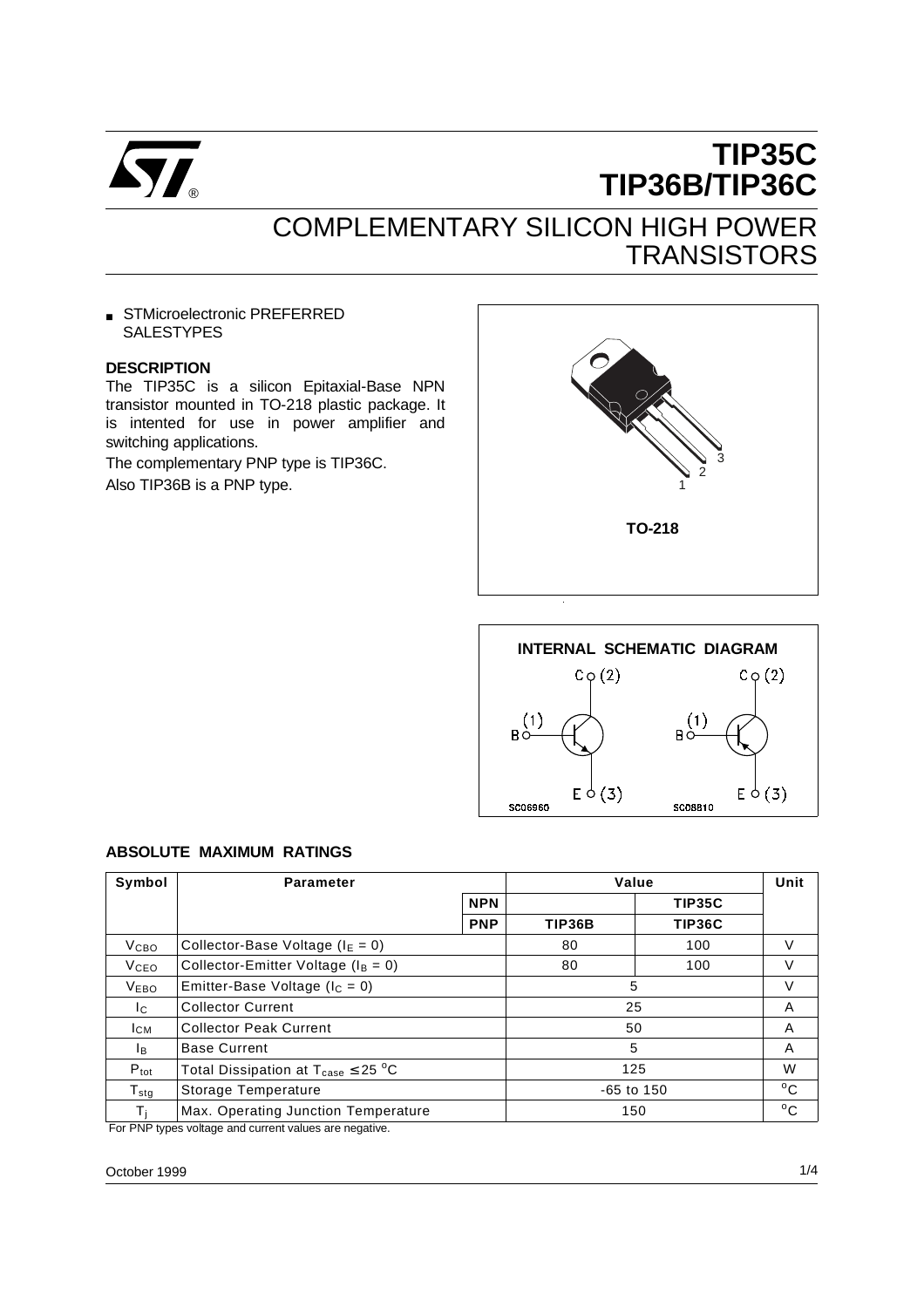## **THERMAL DATA**

| K <sub>thj-case</sub> | Resistance<br>Junction-case<br><sup>-</sup> hermal | Max |  | $\rm ^{o}C/W$ |
|-----------------------|----------------------------------------------------|-----|--|---------------|
|-----------------------|----------------------------------------------------|-----|--|---------------|

### **ELECTRICAL CHARACTERISTICS**  $(T_{\text{case}} = 25 \text{ °C}$  unless otherwise specified)

| Symbol           | <b>Parameter</b>                                       | <b>Test Conditions</b>                                          |           | Min.<br>Typ. | Max.     | Unit        |
|------------------|--------------------------------------------------------|-----------------------------------------------------------------|-----------|--------------|----------|-------------|
| I <sub>CEO</sub> | <b>Collector Cut-off</b><br>Current $(I_B = 0)$        | $V_{CF} = 60 V$                                                 |           |              | 1        | mA          |
| <b>IEBO</b>      | <b>Emitter Cut-off Current</b><br>$(I_C = 0)$          | $V_{FR} = 5 V$                                                  |           |              | 1        | mA          |
| $I_{CES}$        | <b>Collector Cut-off</b><br>Current ( $V_{BE} = 0$ )   | $V_{CF}$ = Rated $V_{CFO}$                                      |           |              | 0.7      | mA          |
| $VCEO(sus)^*$    | Collector-Emitter<br>Sustaining Voltage<br>$(I_B = 0)$ | $c = 30 \text{ mA}$<br>for TIP36B<br>for TIP35C/36C             | 80<br>100 |              |          | $\vee$      |
| $h_{FE}$ *       | <b>DC Current Gain</b>                                 | $V_{CE} = 4 V$<br>$c = 1.5 A$<br>$V_{CF} = 4 V$<br>$I_C = 15 A$ | 25<br>10  |              | 50       |             |
| $VCE(sat)^*$     | Collector-Emitter<br><b>Saturation Voltage</b>         | $I_C = 15 A$<br>$I_B = 1.5 A$<br>$I_B = 5 A$<br>$I_C = 25 A$    |           |              | 1.8<br>4 | $\vee$      |
| $V_{BE(on)}^*$   | Base-Emitter Voltage                                   | $V_{CE} = 4 V$<br>$c = 15 A$<br>$VCF = 4 V$<br>$c = 25 A$       |           |              | 2<br>4   | $\vee$<br>V |
| $f_T$            | <b>Transition Frequency</b>                            | $I_C = 1$ A $V_{CE} = 10$ V f = 1 MHz                           | 3         |              |          | <b>MHz</b>  |
| h <sub>fe</sub>  | <b>Small Signal Current</b><br>Gain                    | $I_C = 1$ A $V_{CF} = 10$ V f = 1 KHz                           | 25        |              |          |             |

∗ Pulsed: Pulse duration = 300 µs, duty cycle ≤ 2 %

For PNP types voltage and current values are negative.

 $\sqrt{27}$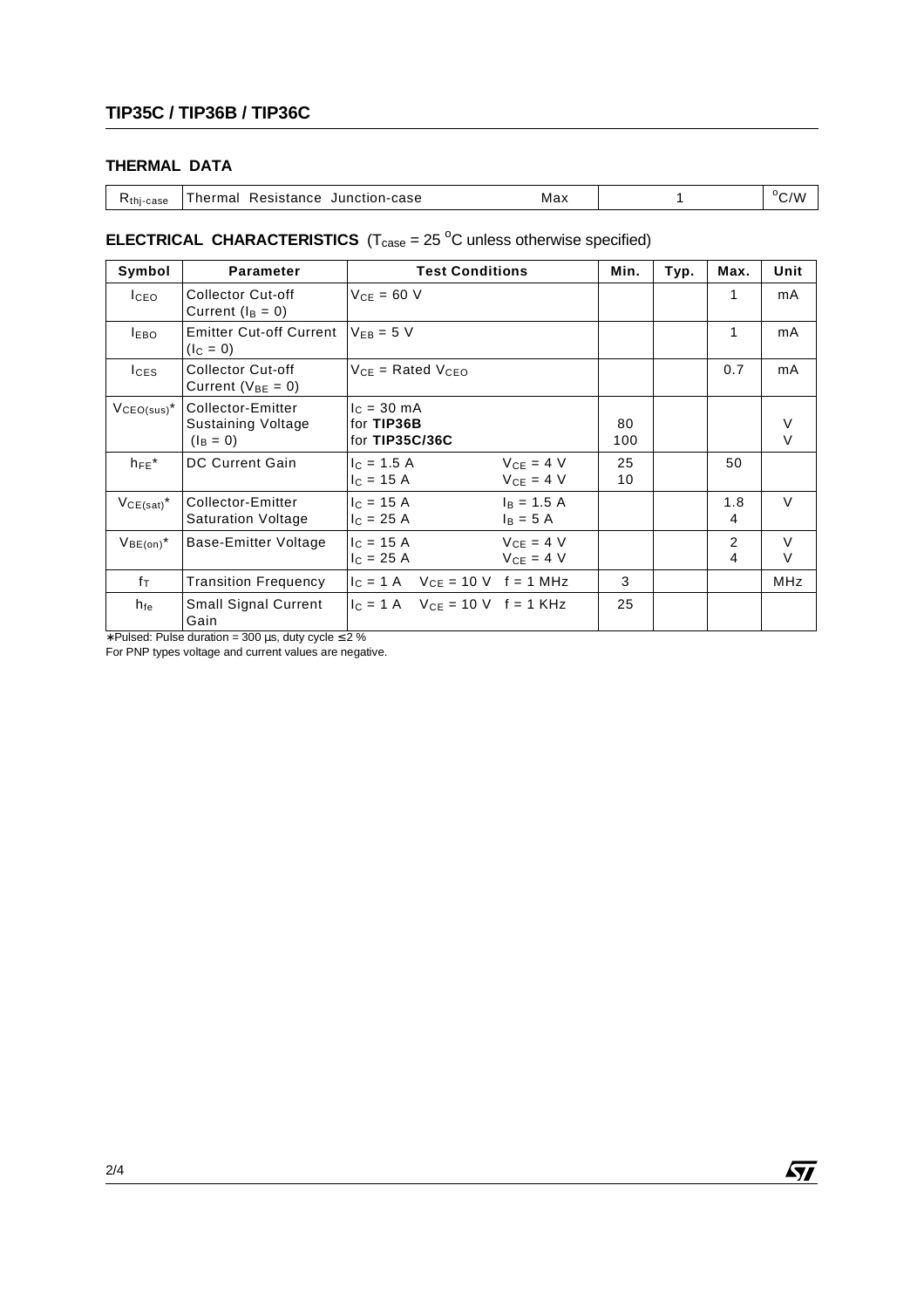| DIM.           | mm                      |        | inch |       |       |       |
|----------------|-------------------------|--------|------|-------|-------|-------|
|                | MIN.                    | TYP.   | MAX. | MIN.  | TYP.  | MAX.  |
| A              | 4.7                     |        | 4.9  | 0.185 |       | 0.193 |
| $\mathbf C$    | 1.17                    |        | 1.37 | 0.046 |       | 0.054 |
| D              |                         | 2.5    |      |       | 0.098 |       |
| E              | 0.5                     |        | 0.78 | 0.019 |       | 0.030 |
| $\mathsf F$    | $1.1$                   |        | 1.3  | 0.043 |       | 0.051 |
| G              | 10.8                    |        | 11.1 | 0.425 |       | 0.437 |
| н              | 14.7                    |        | 15.2 | 0.578 |       | 0.598 |
| L2             | —                       |        | 16.2 |       |       | 0.637 |
| L <sub>3</sub> |                         | $18\,$ |      |       | 0.708 |       |
| L <sub>5</sub> | 3.95                    |        | 4.15 | 0.155 |       | 0.163 |
| L6             |                         | 31     |      |       | 1.220 |       |
| ${\sf R}$      | $\qquad \qquad$         |        | 12.2 | —     |       | 0.480 |
| Ø              | $\overline{\mathbf{4}}$ |        | 4.1  | 0.157 |       | 0.161 |





 $\overline{SI}$